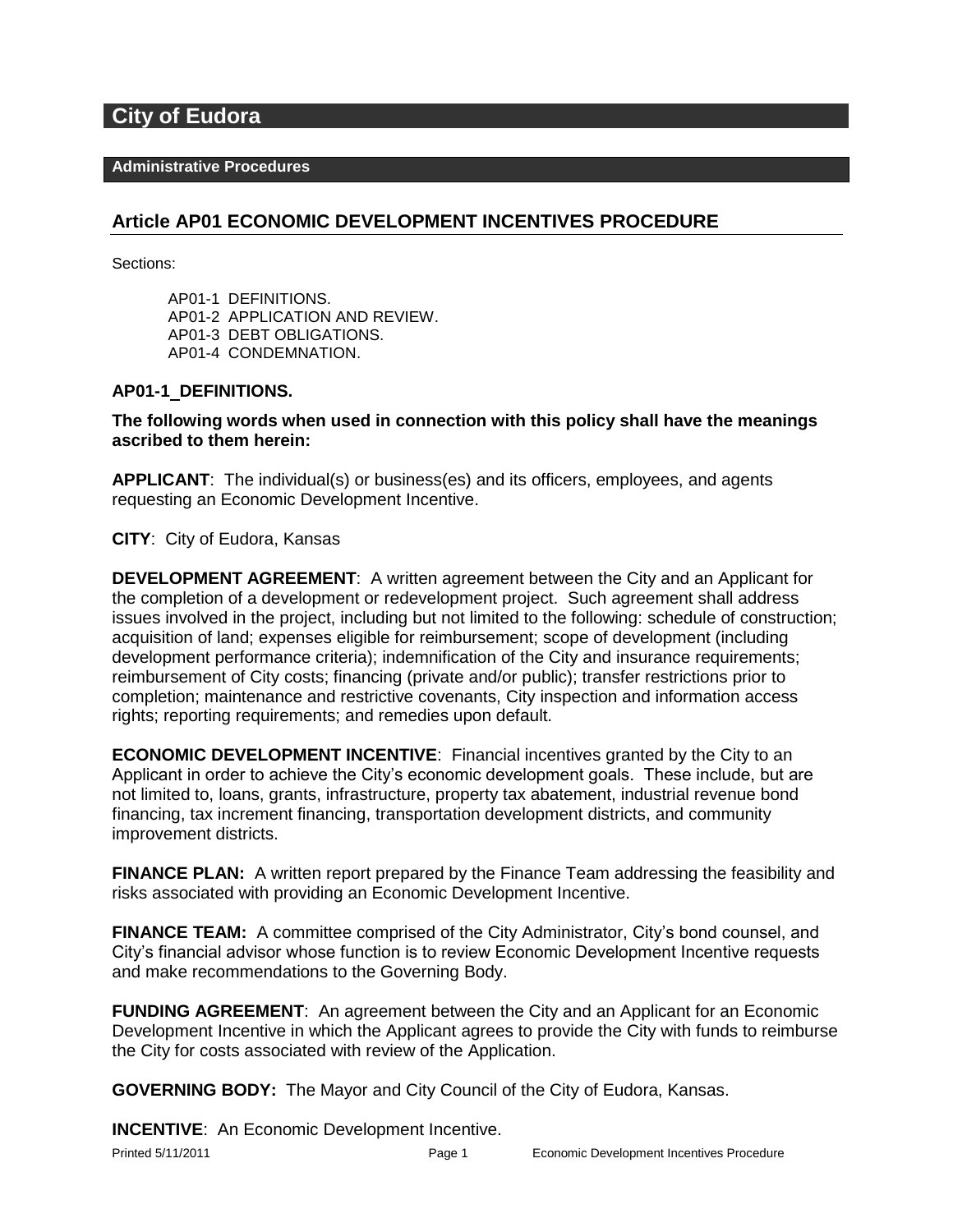**OBLIGATIONS**: Any debt instrument of the City.

**PAYMENT IN LIEU OF TAXES AGREEMENT:** An agreement between the City and an Applicant receiving property tax abatement whereby the Applicant agrees to pay to local property taxing entities a percentage of the property taxes that would be due, but for the provision of tax abatement.

### **AP01-2 APPLICATION AND REVIEW.**

- A. Incentives addressed by this procedure include, but are not limited to:
	- 1. Industrial revenue bonds
	- 2. Tax abatement (constitutional or associated with industrial revenue bonds)
	- 3. Economic development grants or loans
	- 4. Tax increment financing (TIF)
	- 5. Transportation development districts (TDD)
	- 6. Community improvement districts (CID)
- B. Applicants seeking an economic development incentive shall initiate the process by contacting the City Administrator and requesting a pre-application meeting with the City's Finance Team. At, or immediately after the pre-application meeting, the Finance Team will provide the Applicant with an application form and a schedule for processing the Applicant's request. Only complete applications and petitions (if applicable) will be considered. The Applicant is responsible for providing any additional information requested by the City or its representatives deemed necessary to consideration of the application. Any inaccuracy, misstatement, misrepresentation, or error in fact may render the application null and void and may be cause for reduction or rescission of an economic development incentive.
- C. All applications shall be accompanied by the fee amount appropriate to the type of incentive sought.
- D. The City may require Applicants to enter into a Funding Agreement to reimburse the City for costs associated review of the application including, but not limited to, staff time and consulting services. A cash deposit may be required of the Applicant; the amount of such deposit will be based upon the characteristics of the requested incentive.
- E. Applications shall be reviewed by the City's Finance Team. The Finance Team will:
	- 1. Prepare a schedule for processing the application.
	- 2. Verify that the requested incentive is necessary to promote the general and economic welfare of the City.
	- 3. Gather and review such additional information as may be deemed necessary to determine if the applicant meets the objectives of the City's Economic Development Policy.
	- 4. Obtain input from applicable City departments with respect to the proposed physical plan and infrastructure needs.
	- 5. Conduct discussions and negotiations with the Applicant.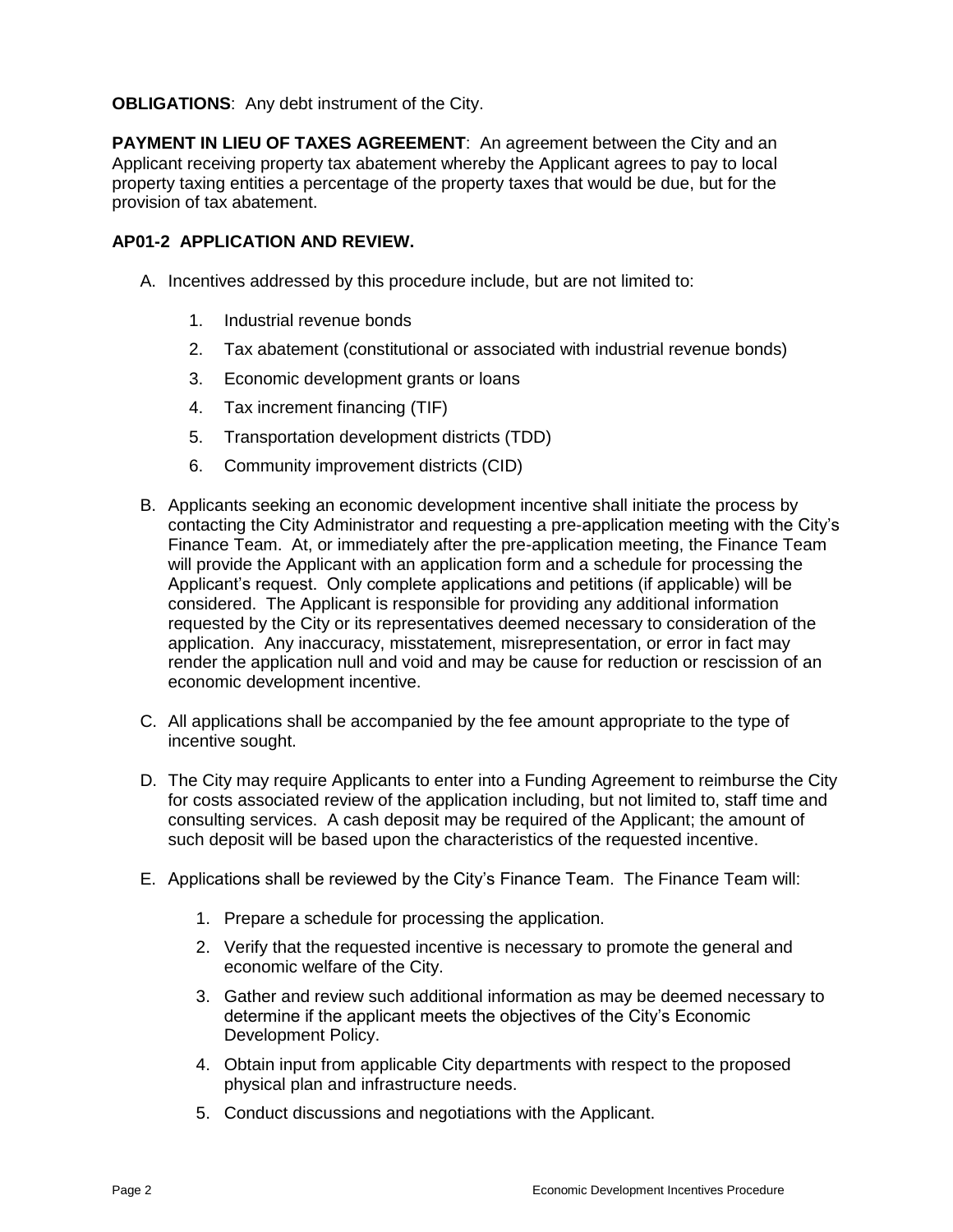- 6. Develop a Finance Plan.
- 7. The City Administrator shall recommend to the Governing Body whether the application should be favorably considered.
- F. The recommendation by the City Administrator does not constitute approval or denial of the project and/or the Incentive as submitted, and all site plans, rezoning, special use permit, or other regulatory requirements regarding land use must still be satisfied. Prior to the City Administrator's recommendations being forwarded to the Governing Body, the Applicant shall be given an opportunity to review and comment.
- G. In reviewing the application, the Finance Team may utilize the services of consultants. Finance Team records, including submitted applications, may be withheld from public disclosure as provided under the Kansas Open Records Act, but shall be available for public inspection when otherwise required by law.
- H. In cases in which proprietary information needs to be shared to evaluate an application, the City will utilize a third-party to review such information and prepare a report that summarizes any major concerns with the ability of the Applicant to complete the project. The third-party will also make recommendations regarding contractual obligations of the Applicant that the City may consider to secure its investment.
- I. The figure below illustrates the City's application review process:



- J. The steps taken during the Finance Team's Application Review will vary based upon:
	- 1. Legal requirements.
	- 2. The type of incentive requested.
	- 3. The incentive amount.
	- 4. Magnitude and probability of City's financial risks.
	- 5. Type of costs funded with the incentive (private or public).
	- 6. Other factors unique to the project.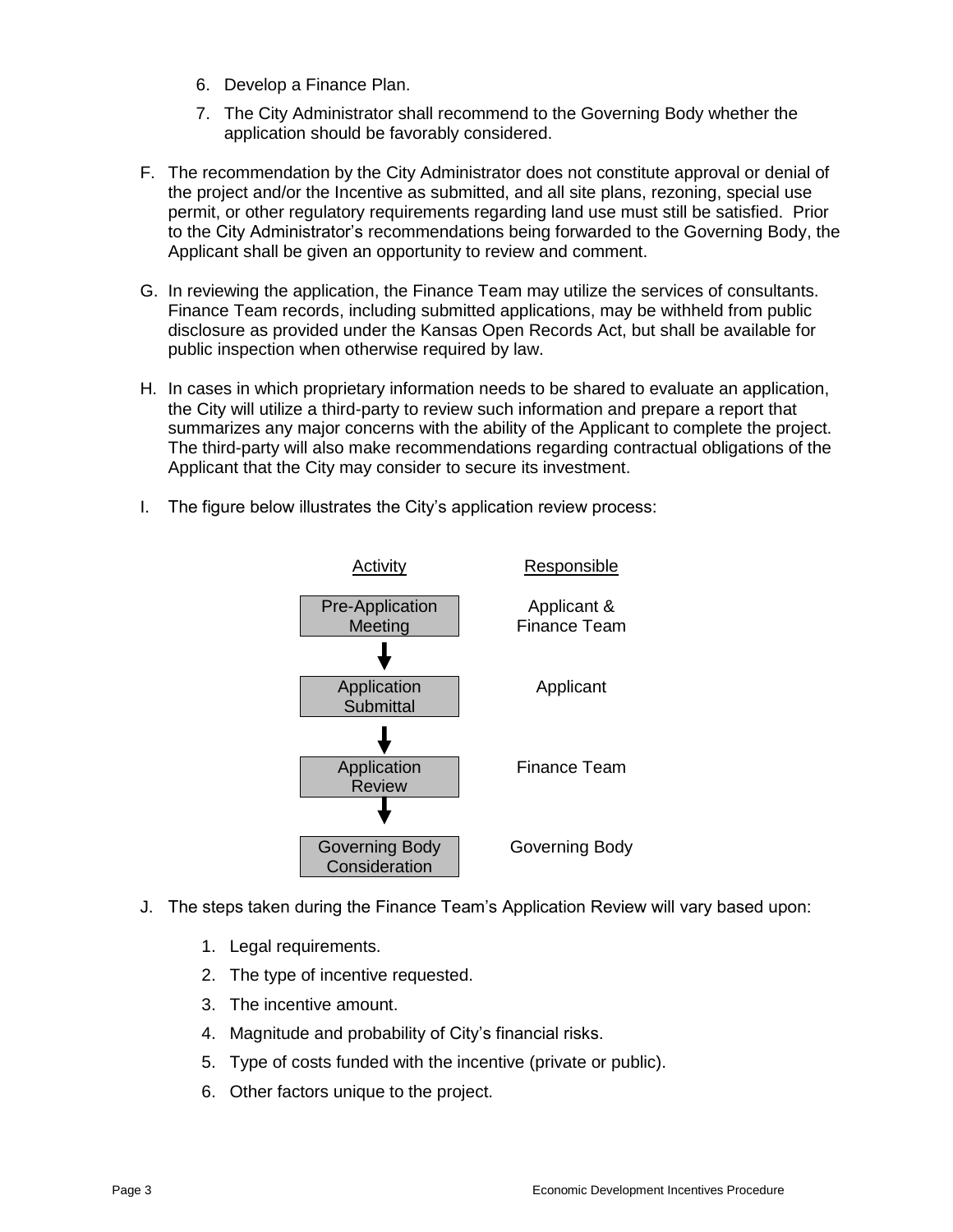K. The figure below shows the general approach that will be taken to review Economic Development Incentive applications:



- L. Applications requesting public funding of private costs (or public costs normally borne by the Applicant) will be considered in light of the "but-for" principle, i.e., public financing must make such a difference in the decision of the applicant that the project would not be economically feasible "but-for" the incentive. A formal "but-for" study (also called an internal rate of return analysis) may be required in some cases. Economic feasibility will be measured based on the market at the time the project is undertaken and will include financial feasibility measuring the project's ability to attract private capital. No economic development incentives will be provided on a retroactive basis.
- M. A cost benefit analysis sufficient to satisfy state statute requirements will always be prepared for tax abatement requests. Similarly, the feasibility report required by state statute will always be prepared for tax increment financing requests.
- N. Prior to initiation of any economic development incentive, applicants will be required to enter into a Development Agreement, Payment in Lieu of Taxes (PILOT) agreement or other form of agreement containing performance criteria that must be met by the Applicant in order to continue receiving the incentive at the established level. City staff will review compliance with these agreements at least annually and provide the Governing Body with a summary report in February of each year.

# **AP01-3 DEBT OBLIGATIONS.**

A. Industrial Revenue Bonds

Approval of Industrial Revenue Bonds issued by the Governing Body shall be subject to the following conditions:

- 1. The Applicant must have a sound financial base. The City's financial advisor shall make recommendations to the Finance Team and the Governing Body as to an Applicant's financial stability.
- 2. The underwriter or purchaser of the bonds (to be selected by the Applicant,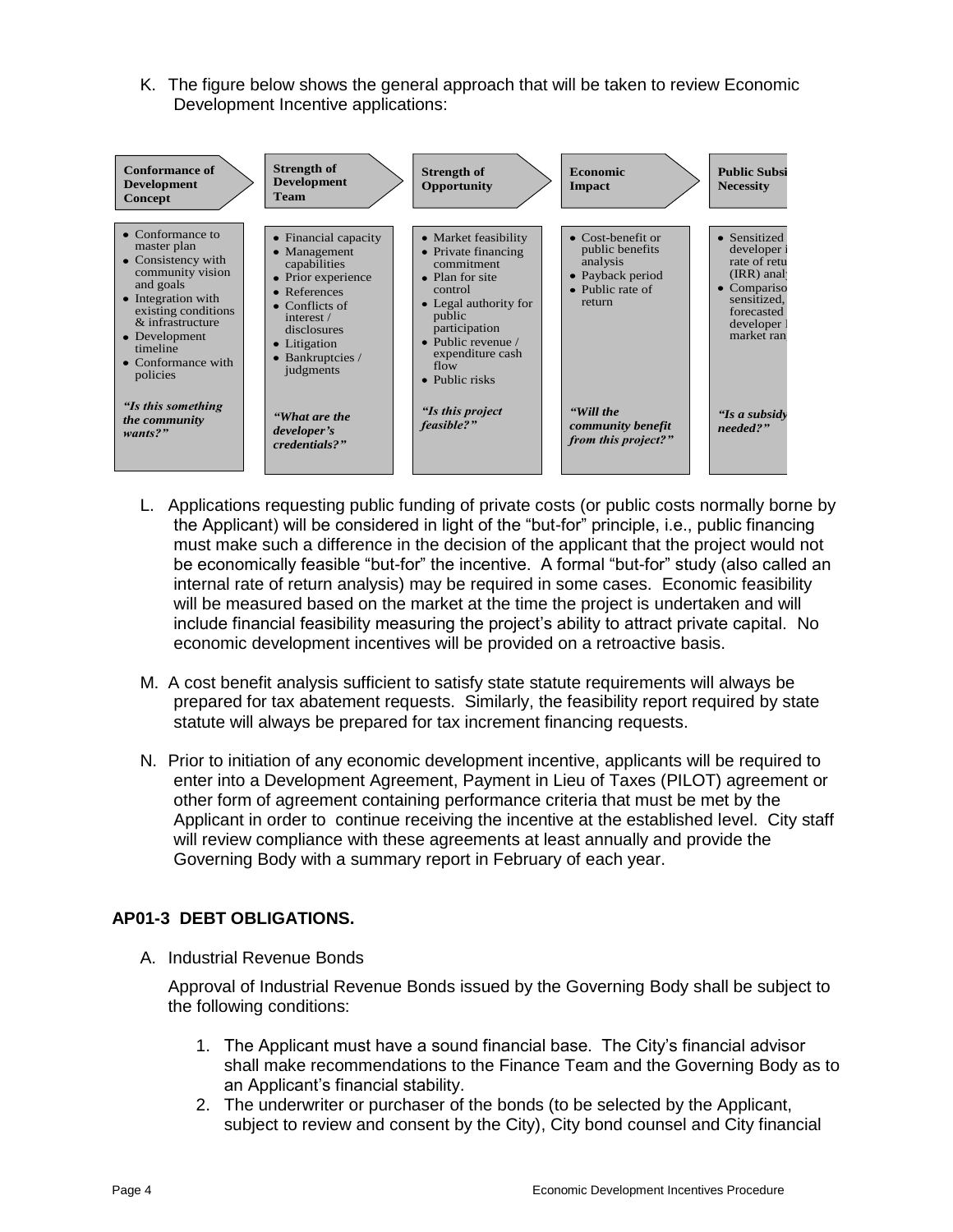advisor must provide reasonable assurance that the bonds are secure and marketable and that the bond issue complies with applicable state and federal laws.

- 3. The City may require some type of credit enhancement such as a letter of credit, bond insurance, personal guarantees, pledges of other collateral, a bond reserve account, or a combination thereof.
- 4. The City requires the use of its designated bond counsel and financial advisor. The City reserves the right to approve selection of other participants including, but not limited to, the underwriter and trustee/fiscal agent. The City, at its discretion may retain additional independent advisors to assist in analyzing the merits of the application and in making a determination of its approval at the Applicant's expense, such as: economic specialist, environmental specialist, certified public accountant, etc.
- 5. The Applicant must pay or reimburse the City for the cost of legal, financial, and administrative work performed in connection with the bond issue as determined by the City. The Applicant must pay all costs related to the issue incurred by the City throughout the life of the bonds, including, but not limited to, the City's actual costs of administering and supervising the issue, the cost of any legal counsel, and any costs in the event of a default, transfer of ownership, transfer of bonds, re-marketing issues, requests for amendment, and any other assistance required in regard to the project which is subject to Industrial Revenue Bonds. Any costs incurred will be directly billed to the Applicant for reimbursement.
- 6. Prior to making application, the project for which Industrial Revenue Bonds are requested must be appropriately zoned.
- B. Special Obligation Bonds
	- 1. While it is the City's preference that TIF, CID and TDD incentives be funded on a pay-as-you-go basis rather than through the issuance of debt obligations, the City may issue special obligation bonds to finance eligible expenses associated with an economic development project. Such bonds are payable, both as to principal and interest, from revenues derived from the project.
	- 2. Special obligation bonds are not general obligations of the City, nor in any event shall they give rise to a charge against its general credit or taxing power or be payable out of any funds or properties other than those associated with the project.
	- 3. Each request for issuance of special obligation bonds shall be considered on a case by case basis, but the City shall consider a number of factors in deciding whether or not to issue special obligation bonds for a project. These factors may include but are not limited to:
		- a. Project compliance with the City's Economic Development Policy and Procedure
		- b. Source and reliability of revenue to repay the debt issued
		- c. Size of the issue
		- d. The Applicant's compliance with prior and proposed project agreements and plans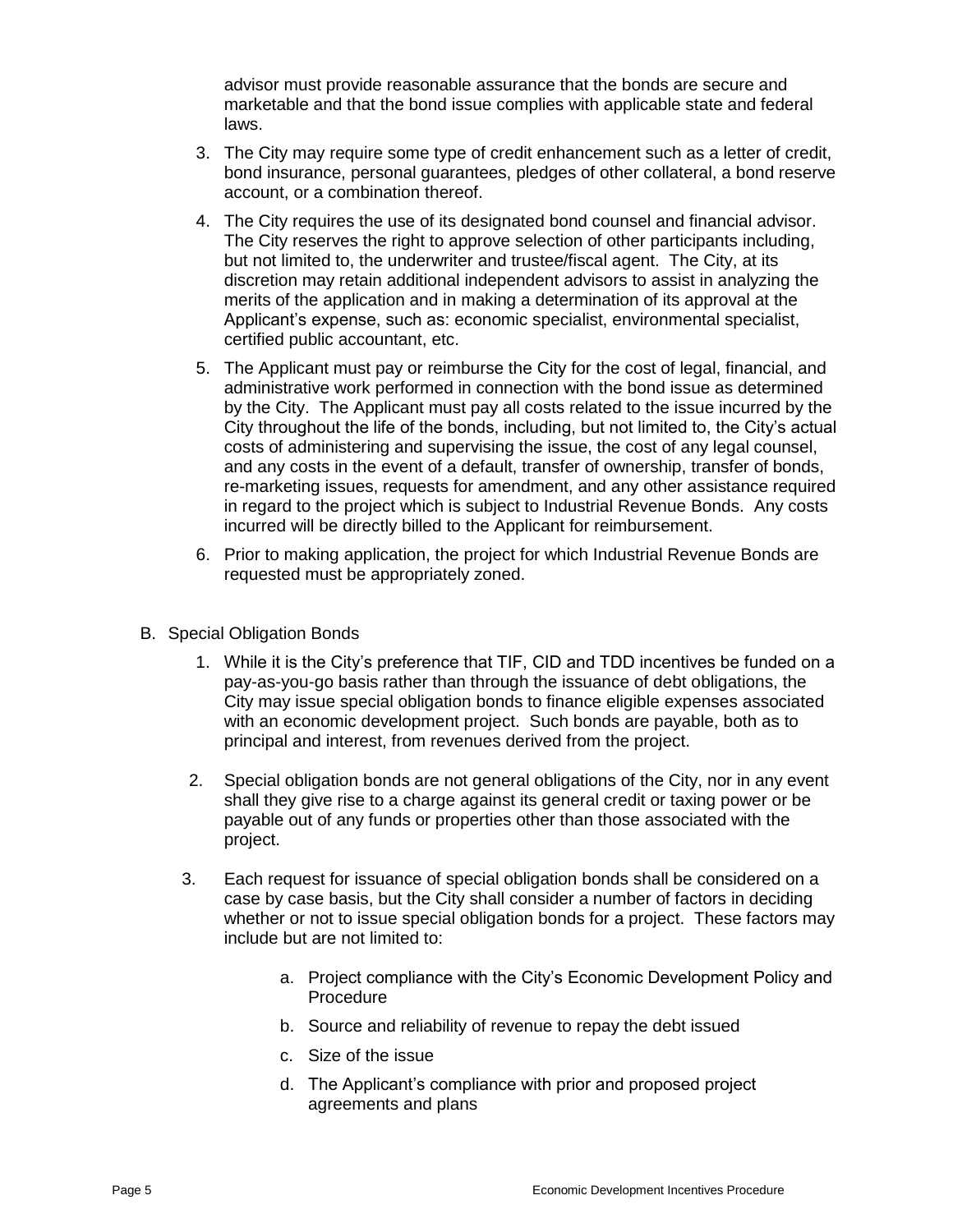- e. Whether the project requested for financing meets the stated goals and objectives of the Governing Body
- f. Any Applicant delinquency on other municipal financing projects or property tax
- g. Overall security provisions for debt repayment
- 4. Special obligation bonds issued under this Procedure must include security for the bonds of a sufficient amount to minimize any risk of default; be sold to qualified investors (as defined in the Securities and Exchange Commission Regulation D) in accordance with the minimum denominations as provided herein.
- 5. Special obligation bonds must initially be offered in denominations of \$100,000 or greater. These denominations may be stepped down (upon consultation with the City's bond counsel and financial advisor) when one or more of the following are met:
	- a. The project being bond funded is substantially leased
	- b. The estimated revenue stream acceptable to the City yields significant debt service coverage on the bonds
	- c. Construction of the project being financed is substantially complete, as determined by the City
	- d. The repayment term is less than or equal to 60% of the maximum permitted repayment term
	- e. Waiver of the minimum denomination provision by the Governing Body
- 6. The City may require that special obligation bond proceeds be released in phases and amounts consistent with a percentage of construction or other performance standards which shall be agreed upon by the parties.
- 7. If a negotiated sale of the bonds is necessary, the City will normally select through a competitive process the underwriter(s) needed to structure, market, price, and sell the bonds. Exceptions to this competitive selection process may be approved by the City Administrator upon consultation with the City's bond counsel and financial advisor. All pricing for negotiated sales will be performed with direct involvement by City staff and the City's financial advisor.
- 8. At its sole discretion, the City may require that an independent feasibility study of the project revenues be performed, with any cost born by the Applicant.
- C. Full Faith and Credit Bonds / Annual Appropriation Bonds
	- 1. Subject to statutory authority, the governing body may choose to, but is not obligated to, secure Obligations by its full faith and credit or by annual appropriation. In the event either of these security options is considered, the financing plan prepared by the Finance Team shall specifically address the risk mitigation measures that will be taken to ensure an extremely low probability of the City having to use its general revenues for debt service. Except in